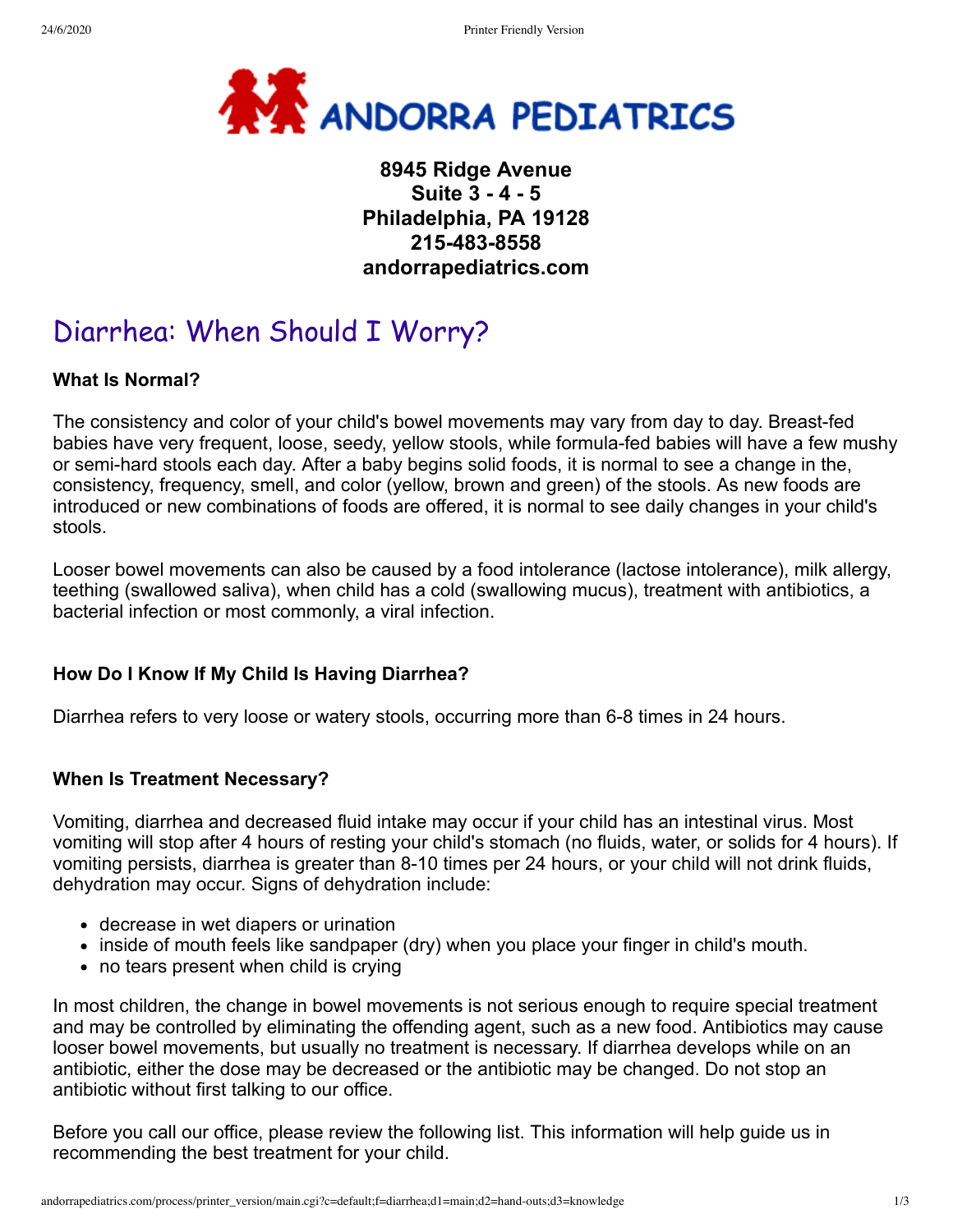- Is your child active and playful, or appear sick?
- Does your child have any temperature (over 101 degrees F)?
- Is your child vomiting or complaining of abdominal pain?
- Does your child have any other symptoms (ear pain, sore throat, headache)?
- How many bowel movements has your child had in the last 24 hours compared to normal?
- What do the stools look like (color, consistency, smell)?
- Is there any mucus or blood present in the stools?
- How much is your child drinking compared to normal?
- Are there signs of dehydration?

# **Guidelines For Treating Diarrhea**

- During the first 48 hours of diarrhea, it is important to prevent dehydration by offering adequate fluids as discussed below. Most diarrhea will improve within 5-7 days.
- If your baby is nursing, continue nursing and introduce solids as your child shows interest.
- If your baby is formula-feeding, stop formula for 24 hours and substitute with Pedialyte (or a similar electrolyte fluid replacement). Do not use Pedialyte more than 48 hours without talking with our office. Offer at room temperature. Pedialyte ice pops in various flavors are also available. Pedialyte (different flavors) is available at the same store you buy your formula. For children who refuse Pedialyte, try mixing a small amount of white grape juice for flavoring. Offer your child 1 ounce every 15 minutes (4 ounces per hour). White grape juice is the only juice that will not make diarrhea worse.
- After 24-48 hours, stop Pedialyte and offer Isomil DF (diarrhea formula) or a lactose-free formula (Similac Lactose Free or Enfamil Lactofree) until your child's bowel movements are back to normal (usually by one week).
- In children 1-2 years old, reintroduce whole milk after 24-48 hours of using Pedialyte. The fat in whole milk may lessen your child's diarrhea. However, some children with diarrhea may develop a temporary lactose intolerance, causing more diarrhea when milk is offered (does not commonly occur). If your child's diarrhea increases after milk is reintroduced, call our office for suggestions.
- $\bullet$  In children  $>$  2 years old, Pedialyte can be used. Remember, all juices (white grape juice is the only juice that will not make diarrhea worse). Gatorade and soda may increase your child's diarrhea. If juice/soda are all your child will drink, encourage solid foods early (as mentioned below) and decrease the juice/soda intake.

The following foods will help bind loose stools (BRATY diet):

- Bananas
- Rice cereal and cereals similar to Cheerios or cooked rice
- Apple sauce (not apples)
- Toast- starches-breads, pastas, crackers
- Yogurt (plain) -not fat free

The following foods are higher in fat and will lessen your child's diarrhea:

- chicken, hot dogs, hamburger
- french fries-baked without oil
- mayonnaise-margarine

If your child has been eating solid foods, avoid the following:

• vegetables